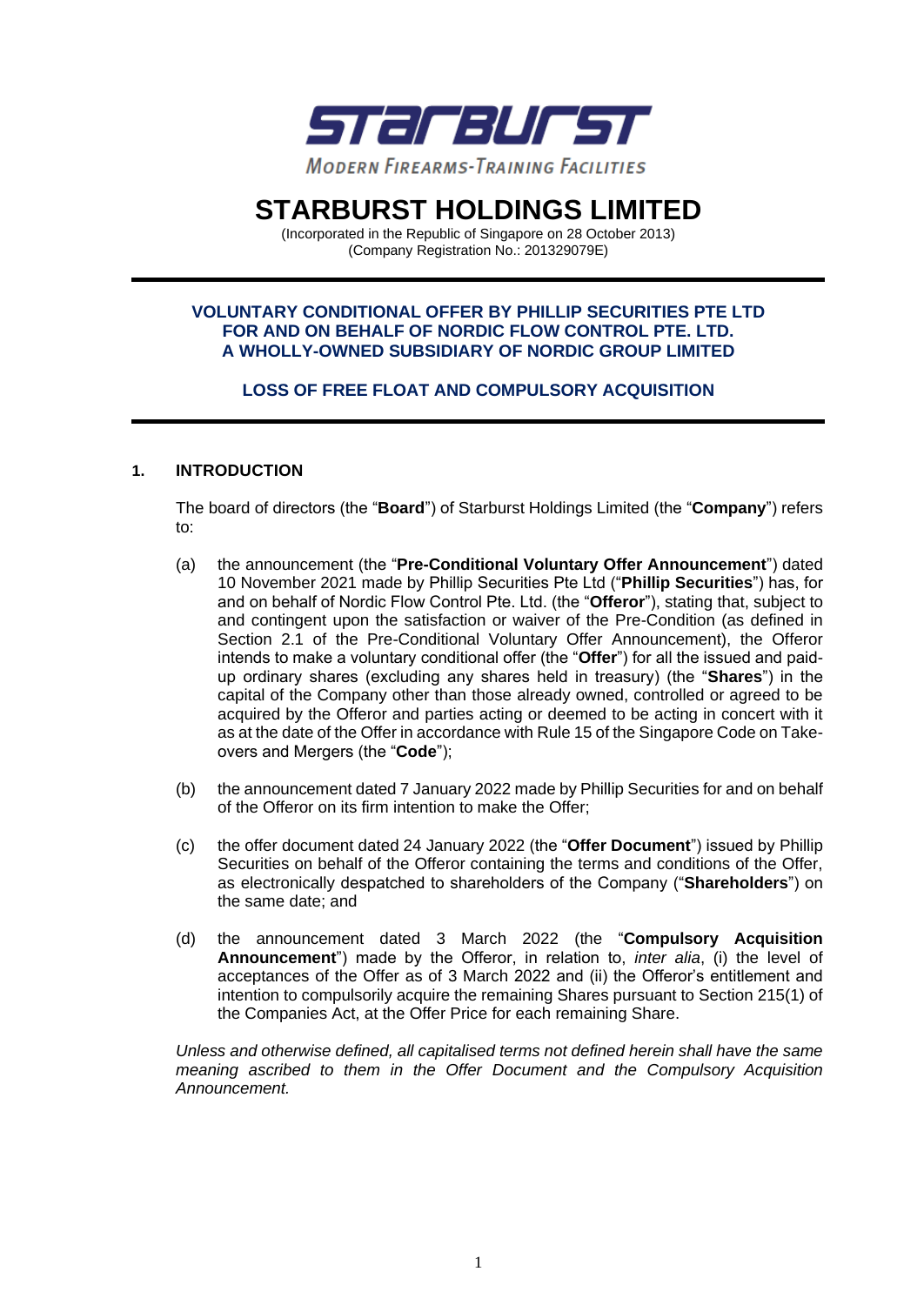## **2. LOSS OF FREE FLOAT AND COMPULSORY ACQUISITION**

- 2.1 As stated in the Compulsory Acquisition Announcement, the Offeror has received, pursuant to the Offer, valid acceptances in representing approximately 91.09% of the total issued Shares of the Company as at 6.00 p.m. (Singapore time) on 3 March 2022. The number of Shares owned, controlled or agreed to be acquired by the Offeror and parties acting in concert with the Offeror ("**Concert Parties**") (either before or during the Offer and pursuant to the Offer or otherwise, including valid acceptances of the Offer) as at 6.00 p.m. (Singapore time) on 3 March 2022 is 226,164,749 Shares, representing 91.09% of the total number of Shares.
- 2.2 Rule 723 of the Catalist Rules requires the Company to ensure that at least 10% of the total number of issued Shares excluding treasury shares (excluding preference shares and convertible equity securities) in a class that is listed is at all times held by the public (the "**Free Float Requiremen**t").
- 2.3 In accordance with Rule 724(1) of the Listing Manual, the Company wishes to announce that:
	- (a) the Offeror has received valid acceptances pursuant to the Offer that bring the holdings owned, controlled or agreed to be acquired by the Offeror and its Concert Parties to above 90% of the total number of issued Shares (excluding treasury shares); and
	- (b) the percentage of Shares held by the public as at 6.00 p.m. (Singapore time) on 3 March 2022 is less than the requisite 10% under the Free Float Requirement.
- 2.4 Rule 1303(1) of the Listing Manual provides that where the Offeror succeeds in garnering acceptances exceeding 90% of the total number of Shares (excluding treasury shares), thus causing the percentage of the total number of Shares (excluding treasury shares) held in public hands to fall below 10%, the SGX-ST will suspend trading of the Shares on the SGX-ST only at the close of the Offer.
- 2.5 As stated in the Offer Document, the Offeror intends to privatise the Company and does not intend to preserve the listing status of the Company. As stated in the Compulsory Acquisition Announcement, **the Offeror intends to take steps to delist the Company from the SGX-ST following the close of the Offer.**
- 2.6 Further, as set out in the Compulsory Acquisition Announcement, **the Offeror is entitled to, and will in due course, exercise its rights of compulsory acquisition** under Section 215(1) of the Companies Act to compulsorily acquire all the Offer Shares of the Shareholders who have not accepted the Offer ("**Dissenting Shareholders**") at the Offer Price of S\$0.238 in cash for each Share. The Offeror will then proceed to delist the Company from the SGX-ST. Dissenting Shareholders will receive a letter from the Offeror on the compulsory acquisition of their Offer Shares in due course.

#### **3. FINAL CLOSING DATE**

Shareholders should note that the Offer remains open for acceptance until **5.30 p.m**. (Singapore time) on **7 March 2022**. The Offeror does not intend to extend the Offer beyond 5.30 p.m. on 7 March 2022.